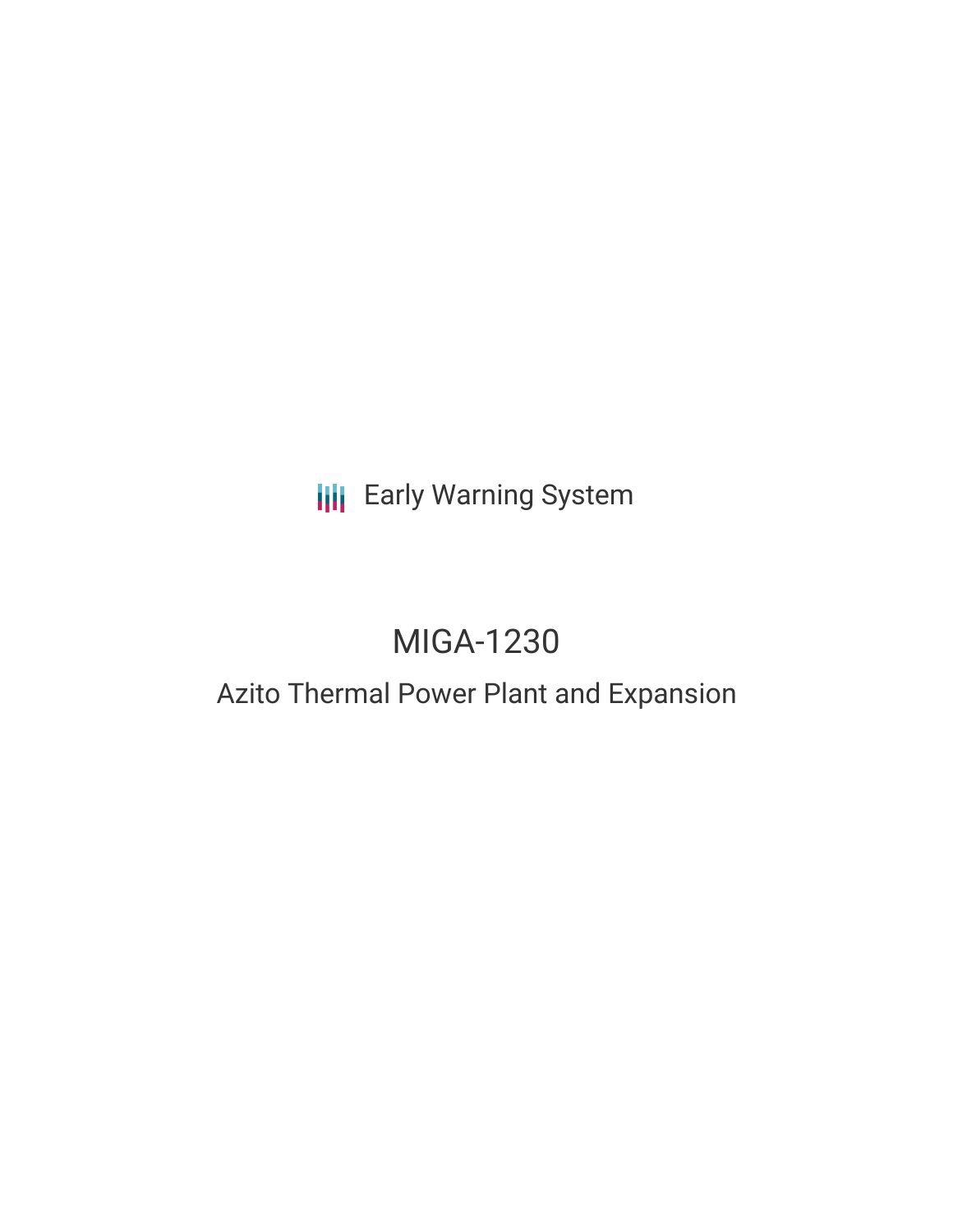

## **Quick Facts**

| <b>Countries</b>               | <b>Ivory Coast</b>                              |
|--------------------------------|-------------------------------------------------|
| <b>Financial Institutions</b>  | Multilateral Investment Guarantee Agency (MIGA) |
| <b>Status</b>                  | Active                                          |
| <b>Bank Risk Rating</b>        | B                                               |
| <b>Voting Date</b>             | 2012-05-17                                      |
| <b>Borrower</b>                | Globeleg Holdings (Azito) Limited               |
| <b>Sectors</b>                 | Energy, Infrastructure                          |
| <b>Investment Type(s)</b>      | Guarantee                                       |
| <b>Investment Amount (USD)</b> | \$116.10 million                                |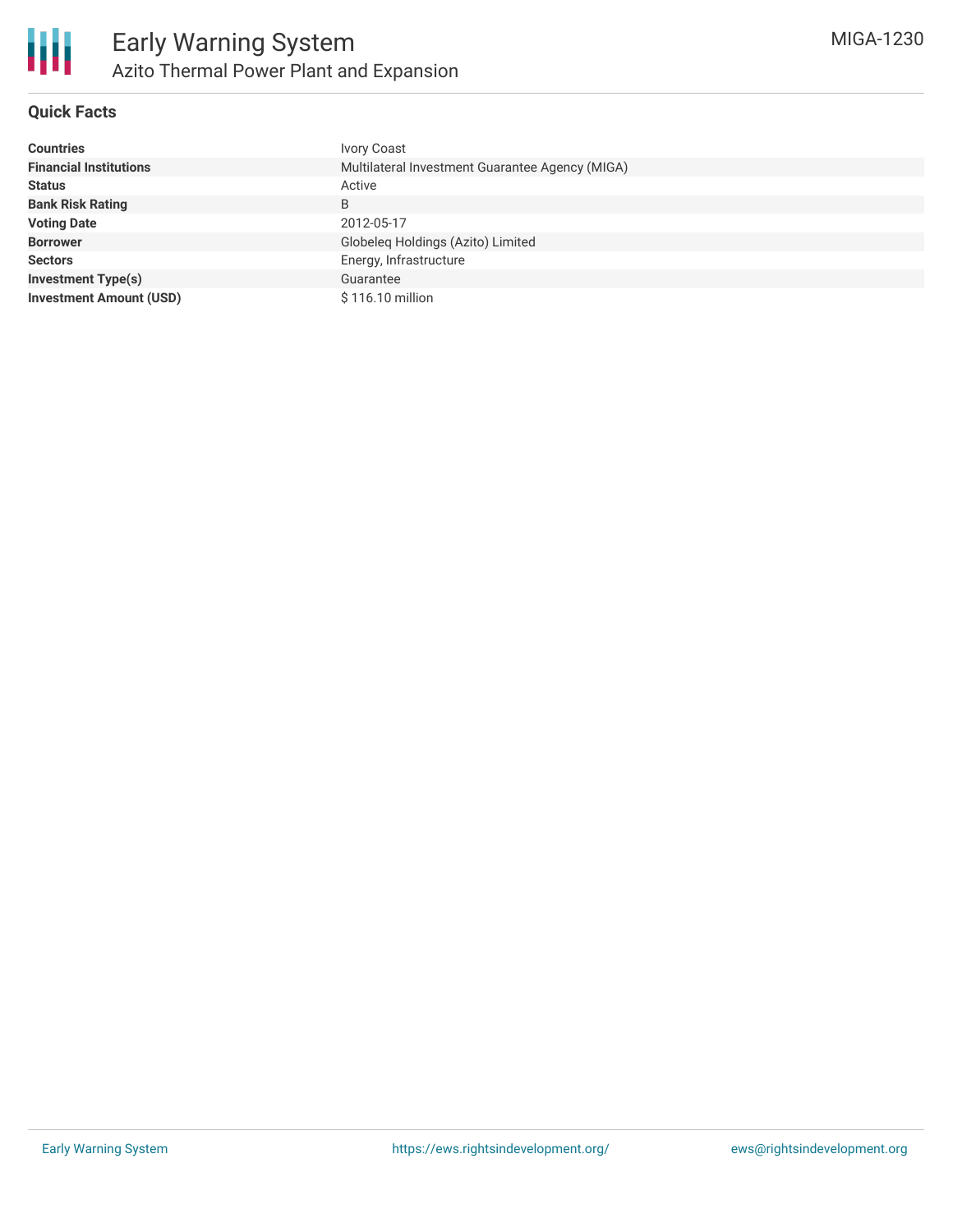

## **Project Description**

In December 2012, MIGA issued guarantees totaling \$116.1 million covering an investment by Globeleq Holdings (Azito) Limited of Bermuda in the Azito Thermal Power Plant in Côte d'Ivoire. The coverage is for a period of up to 20 years against the risk of breach of contract.

The project involves the conversion of the existing Azito Thermal Power Plant from simple-cycle to combined-cycle. This will include the addition of a steam turbine generator and heat recovery systems as well as the facilities and equipment required to connect the generator to the plant's 225 kV substation. The project will add approximately 140 megawatts of installed capacity to the grid, without requiring any additional gas supply, for a total plant installed capacity of approximately 430 megawatts. Since the expansion from a simple-cycle to a combined-cycle plant was foreseen when the first phase of the project was completed in 1999, the related facilities and transmission line were designed to accommodate the full plant expansion and output.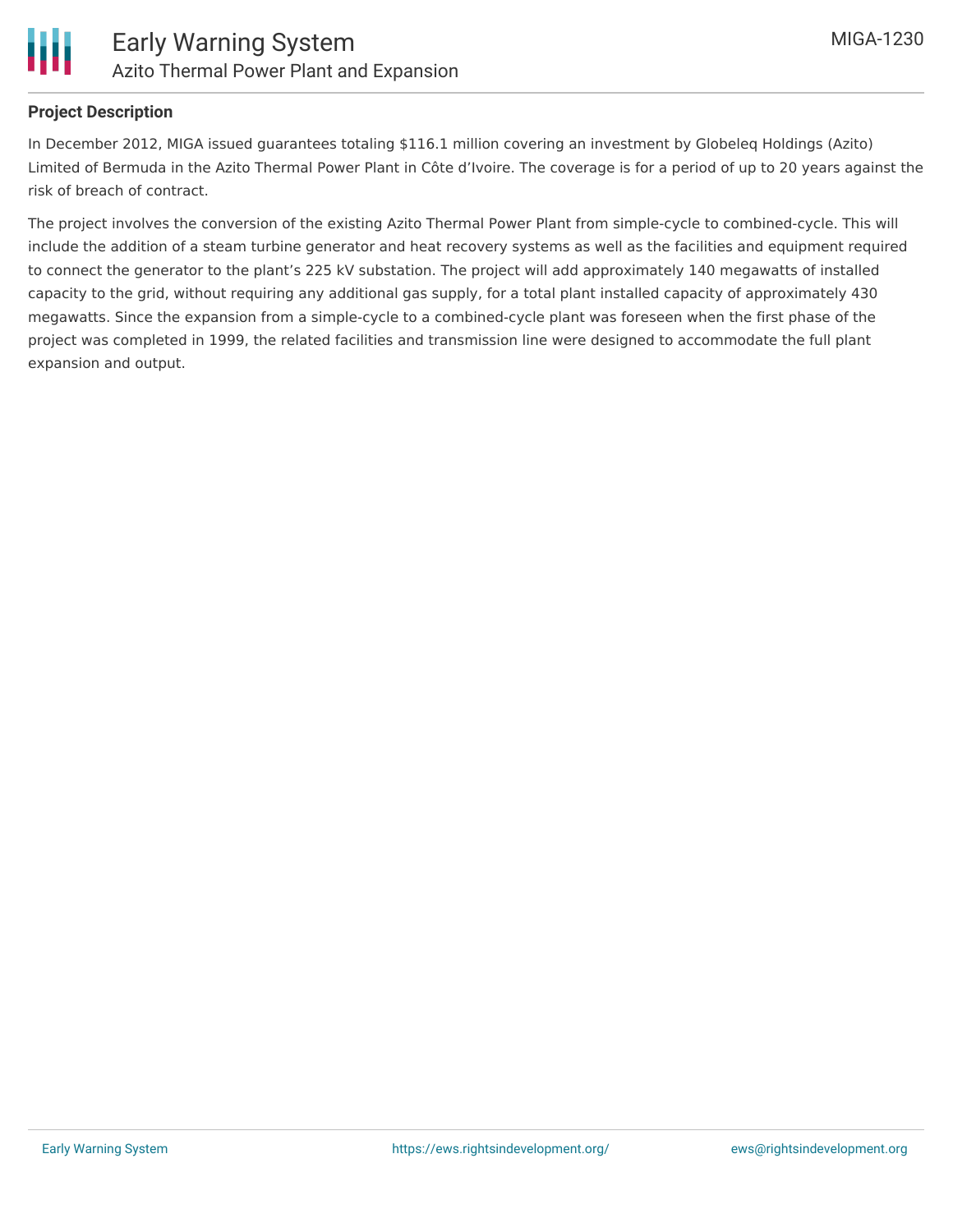

### **Investment Description**

Multilateral Investment Guarantee Agency (MIGA)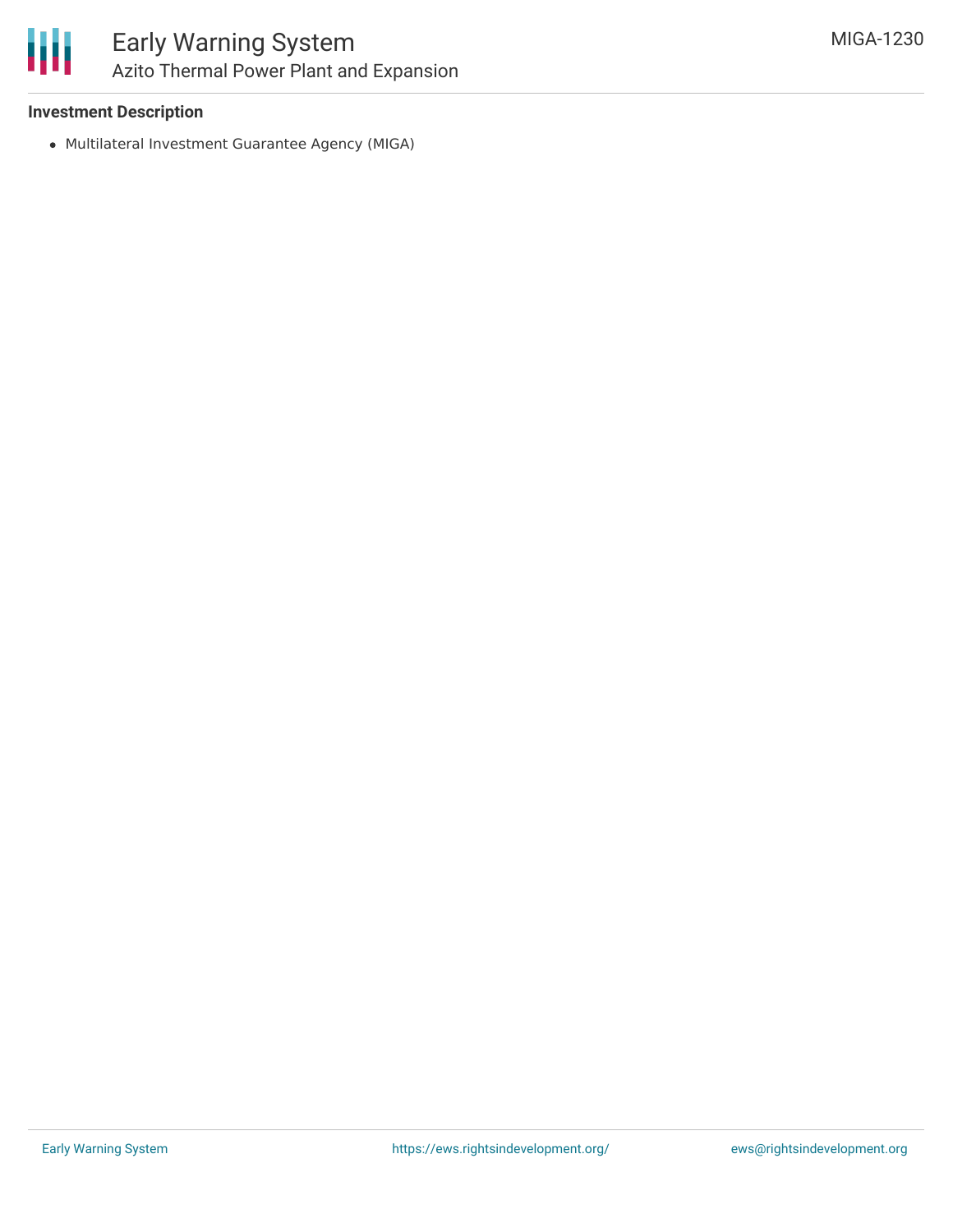

### **Contact Information**

\*Contact information not provided at the time of disclosure\*

#### **ACCOUNTABILITY MECHANISM OF MIGA**

The Compliance Advisor Ombudsman (CAO) is the independent complaint mechanism and fact-finding body for people who believe they are likely to be, or have been, adversely affected by an IFC or MIGA- financed project. If you submit a complaint to the CAO, they may assist you in resolving a dispute with the company and/or investigate to assess whether the IFC is following its own policies and procedures for preventing harm to people or the environment. If you want to submit a complaint electronically, you can email the CAO at CAO@worldbankgroup.org. You can learn more about the CAO and how to file a complaint at http://www.cao-ombudsman.org/